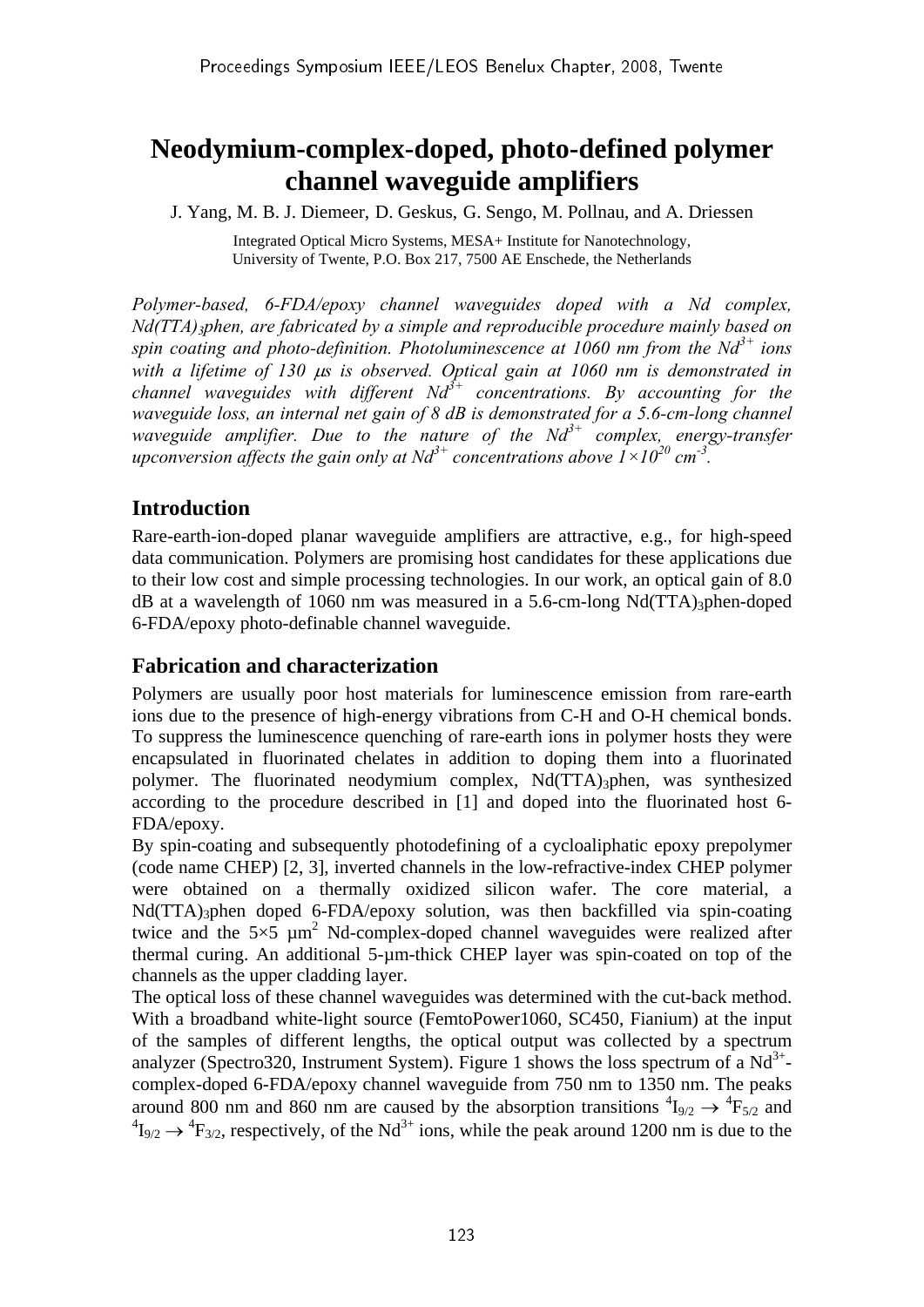absorption of the polymer host. The measured waveguide loss at 1060 nm is  $\sim 0.1$ dB/cm.

Figure 2 shows a partial photoluminescence spectrum of the  $Nd^{3+}$ -doped polymer. The  $Nd^{3+}$  concentration is  $1.03\times10^{20}$  cm<sup>-3</sup>. A Ti:Sapphire laser operating at a wavelength of 800 nm was used as the excitation source, and the fluorescence peak near 1060 nm due to the  ${}^{4}F_{3/2} \rightarrow {}^{4}I_{11/2}$  transition of Nd<sup>3+</sup> was detected by a spectrum analyzer. It indicates that  $Nd^{3+}$  in this polymer host is optically active at 1060 nm. The luminescence lifetime of  $Nd^{3+}$  in the 6-FDA/epoxy host was measured to be about 130 µs.



Fig. 2. Luminescence spectrum at the  ${}^{4}F_{3/2} \rightarrow$  ${}^{4}I_{11/2}$  transition of Nd<sup>3+</sup>-doped 6-FDA/epoxy

## **Demonstration of optical net gain**

A pump-probe method was used for the small-signal-gain measurement. A schematic of the experimental setup is shown in Fig. 3. A Ti:Sapphire laser operating at 800 nm was used as the pump source. A Nd:YAG laser (FemtoPower1060, SC450, Fianium), which emits a narrow band (about 3 nm) around 1064 nm when operating at the lowest output power, was applied as the signal source. A mechanical chopper was inserted into the beam path to modulate the signal light and connected to a lock-in amplifier. Pump light at 800 nm and modulated signal light at 1064 nm were combined by a dichroic mirror and coupled into and out of the waveguide via microscope objectives. The unabsorbed pump light coupled out of the waveguide was blocked by a high-pass filter (RG850), and the signal light was measured by a germanium photodiode and amplified with the lock-in technique. The optical gain was determined by measuring the ratio of the transmitted signal intensities  $I_p$  and  $I_u$  with pump on and off, respectively. By subtracting the waveguide propagation and absorption loss  $\alpha$  (dB/cm) at the signal wavelength around 1064 nm, the internal net gain was obtained. The small-signal-gain coefficient in dB/cm was calculated from the equation

$$
\log_{10} \left( \frac{I_p}{I_u} \right)
$$
  

$$
\gamma = 10 \cdot \frac{I_p}{I} - \alpha ,
$$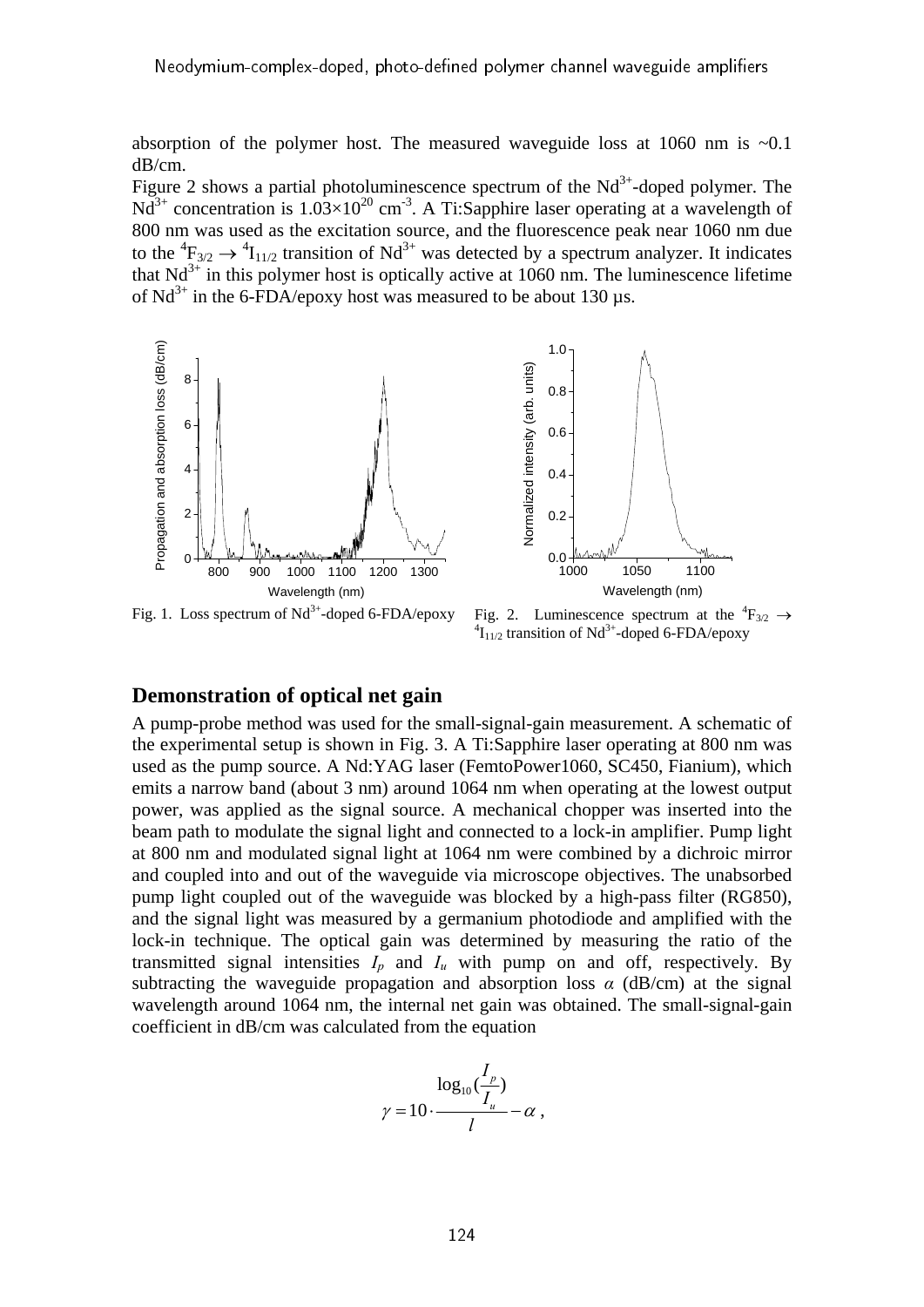where *l* is the length of the waveguide channel.



Fig. 3. Schematic of the experimental setup

Experimental data from the gain measurements are shown in Fig. 4, which displays the internal net gain as a function of pump power launched into the channel. The gain increases with increasing pump power and saturates at high power. The saturation is due to ground-state bleaching [4] and energy-transfer upconversion among neighboring Nd<sup>3+</sup> ions in the <sup>4</sup>F<sub>3/2</sub> level [4, 5]. The highest internal net gain of 8 dB, equal to 1.4 dB/cm, was measured for a  $Nd^{3+}$  concentration of  $1.03\times10^{20}$  cm<sup>-3</sup>. When further increasing the  $Nd^{3+}$  concentration, the gain decreases, indicating the detrimental influence of energy-transfer upconversion at these elevated concentrations.



Fig. 4. Net gain at 1060 nm as a function of pump power at 800 nm

### **Conclusion**

In conclusion, Nd-complex-doped, photo-defined polymer channel waveguides were realized on thermally oxidized silicon wafers with a simple fabrication procedure. An internal net gain of 8 dB was obtained in a 5.6-cm-long channel waveguide with a  $Nd<sup>3+</sup>$ concentration of  $1.03\times10^{20}$  cm<sup>-3</sup>, which indicates that a Nd-complex-doped polymer waveguide is well suited for optical amplification and potentially lasing.